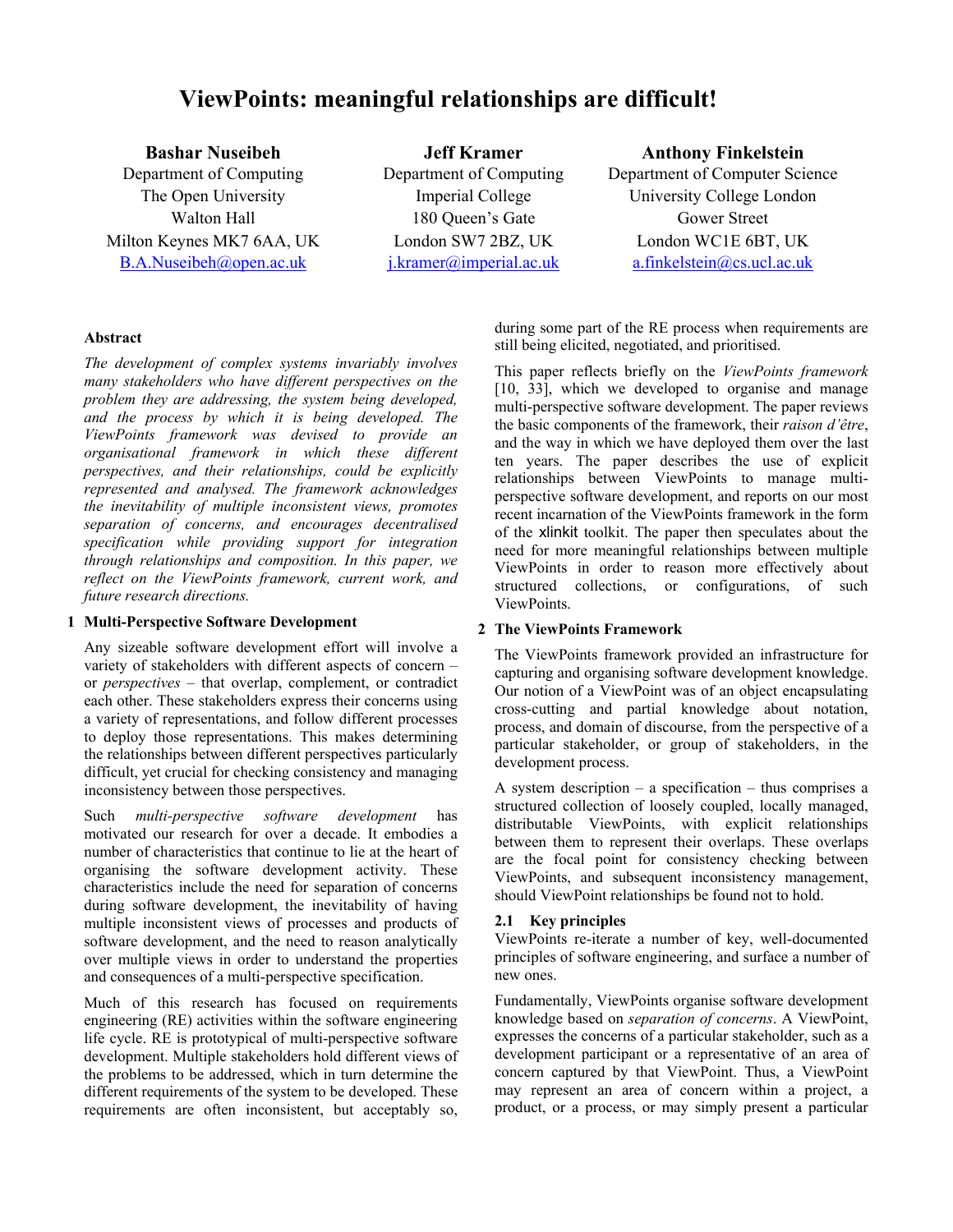perspective expressed in a particular notation. The choice of dimensions of concern along which to create ViewPoints may be the result of experience, the nature of the problem at hand, or simply organisational exigencies.

The next, but related, key principle is that of *heterogeneity of representations*. ViewPoints deliberately allow different perspectives to be represented using different notations, based on the observation that stakeholders will present their perspectives using different notations, depending on their preferences, needs, or circumstances. Of course, relating different perspectives will inevitably require some expression of the relationships between the different notations, and ViewPoints provide a framework for precisely such an expression.

Using the ViewPoints framework leads directly to the notion of distributable ViewPoints – that is, ViewPoints that can be distributed physically or logically. The key principle upon which this relies is *decentralisation* – the idea that the knowledge encapsulated within each ViewPoint is elicited locally, developed locally, and managed locally. Such decentralisation explicitly moves away from any notion of a monolithic system specification that can be checked or managed globally, towards collections of loosely coupled partial descriptions.

The consequence of heterogeneity, decentralisation, and partiality is that relationships between ViewPoints are crucial for achieving *integration* in its many forms. In the ViewPoints framework, integration is often methodological; that is, it is about meaningful linking of processes and notations in order to achieve *coordination* and *composition*, respectively [32]. Thus, methods may be *engineered* by relating different notations and prescribing when and how they are used. Also, methods may be *deployed*, leading to many ViewPoints linked by instantiations of relationships defined during method engineering.

Another consequence of a specification comprised of many different ViewPoints is the inevitable inconsistencies that arise between those ViewPoints. The approach adopted by the ViewPoints framework is one of *living with inconsistency*, in order to capture the diverse perspectives of stakeholders. Consistency is defined by *inter-ViewPoint rules* that express the (static semantic) relationships between ViewPoints [6, 34]. *Inconsistency management* is then the process of handling the potential plethora of rules and dealing with the ViewPoints when the desired relationships between them do not hold [7, 12, 35, 37].

# **2.2 Why ViewPoints are still relevant**

The principles upon which ViewPoints are based continue to be relevant in the context of software development today. The aspect-oriented software development (AOSD) community has focused in recent years on precisely the kind of "cross-cutting" concerns investigated within the ViewPoints framework. This community has focused mostly on concerns in programming code, however, there is now increasing recognition that these concerns may also manifest themselves in requirements and designs, and so consideration of 'early aspects' may be necessary [4, 40].

The ViewPoints framework also provided an opportunity for method engineering – the customisation of methods by mixing notations [36], processes and guidelines for their deployment. During such method engineering, different types ("templates") of ViewPoints can be assembled together, and related, leading to multiple, heterogeneous ViewPoints when the methods are deployed (or in ViewPoints' terminology, when ViewPoint templates are instantiated). While method engineering as a research discipline, has not prospered it is in fact widely practiced. The Unified Modelling Language (UML) with its multiple, heterogeneous modelling notations, user-defined profiles, extension mechanisms, and variety of processes in which it is used, may be seen as an example of the move towards choosing the most appropriate method for the problem in hand [1]. Expressing and checking the relationships between the various models remains a challenge.

Decentralisation was at the heart of the ViewPoints framework. Many of the issues identified are of direct relevance for the provision of tool support to distributed software engineering teams working cooperatively and asynchronously [21, 30]. The consequences of supporting multiple views, namely, the need to live with and manage inconsistency between those views are of particular interest [3, 9, 15, 16].

# **2.3 A critical analysis**

The software engineering community in general, and the RE community in particular, appear to have accepted the need to articulate and manage multiple views in the software development process. There are a variety of concerns along which these views may be separated, including aspects, actors, representation schemes, or processes. Dividing large monolithic specifications into many smaller partial specifications is one way of managing such specifications.

The ViewPoints framework articulated a research agenda in which the above ideas featured. It also, through cases studies and demonstrator tool support, presented a vision of multi-perspective software development in which methods can be engineered, many partial, inconsistent specifications created, and consistency relationships between them checked. The research agenda changed over time and assiduous reading of our papers will reveal different and, ironically, not wholly consistent variants of the framework.

What our early demonstrators did not achieve were truly heterogeneous representations. It is also fair to accuse our early work of providing a reference model without a plausible distributed implementation to support it.

Distribution has been largely addressed in our more recent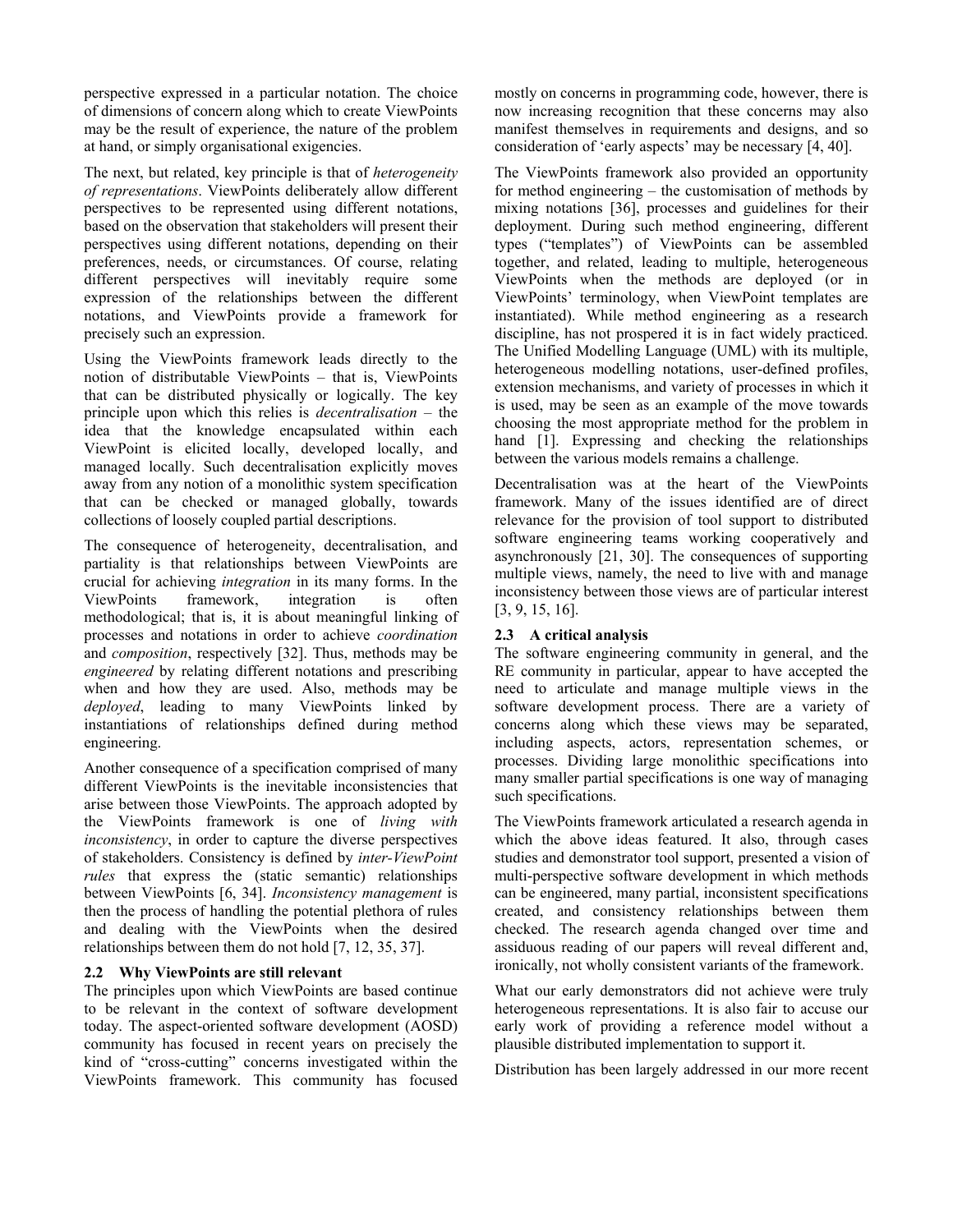work on xlinkit, a toolkit for checking documents distributed on the web, described in the next section. Heterogeneity has posed somewhat more problems. The ViewPoints framework made great polemical play of heterogeneity. The coordinated use of multiple modelling notations is now common and widely accepted as the right approach to specification. It is not at all clear that our advocacy of heterogeneity in representing mappings between modelling representations and consistency relationships between models using multiple these notations was the right approach. Certainly, our later work [6, 12, 18, 27] has adopted a single meta-language for expressing the relationships between multiple views (as UML does in its adoption of a single meta-model and framework of constraints).

The single language is crucial for performing meaningful analytical reasoning. In much of our work we have adopted predicate logic as an underlying representation upon which to perform reasoning [12]. In some instances we found it necessary to adapt classical logic in order to perform reasoning in the presence of inconsistency [18]. In other cases, we used particular forms of classical logic in order to reason about the changing specifications [14, 41]. Most recently, in the context of xlinkit, we have based our techniques for repairing inconsistencies between specifications on first order predicate logic with some significant practical success [29].

# **3 xlinkit**

xlinkit is a direct successor to much of the work on ViewPoints. It provides a partial realisation and a demonstration that many of the core ideas of the framework were sound. It has also, as implementations are wont to do, surfaced a wide range of new issues, to which we had paid scant attention in our earlier work.

xlinkit, a lightweight application service that provides rulebased link generation and checks the consistency of distributed web content. A full description can be found in [27, 28, 29] and online demonstrations, tutorials and other materials can be found at http://www.xlinkit.com.

The operation of xlinkit is quite simple. It is given a set of distributed XML resources and a set of potentially distributed rules that relate the content of those resources. The rules express consistency constraints across the resource types. xlinkit returns a set of XLinks, in the form of a linkbase, that support navigation between elements of the XML resources. Here XML is used as the common interchange language to overcome heterogeneity.

The xlinkit rule language is first-order logic (the concrete syntax being XML). The xlinkit 'check engine' provides a novel linking semantics to this language that returns hyperlinks between inconsistent elements instead of boolean values.

The hyperlinks provide very precise diagnostics that we

believe are essential for inconsistency management. xlinkit has a reporting framework 'Pulitzer' that uses these diagnostics to provide informative reporting to resource, aka viewpoint, owners.

Recent work, reported at this conference, has concentrated on 'repair'. Using the rules, by static analysis, we can identify a set of repairs that can be used to restore consistency. These repairs, or at any rate a sensible subset of them, as determined by an appropriate authority, can be used in conjunction with our diagnostic reporting to support inconsistency management.

xlinkit leverages standard Internet technologies. It supports wide-scale document distribution and can support multiple deployment models. It has a strong formal foundation. We have completed a number of large-scale evaluations, including a study that checks UML models, Java code, EJB deployment information and UML profile information. This and similar studies give us confidence in xlinkit and demonstrate that we have gone some way towards making ViewPoints a reality. xlinkit is now being commercialised by Systemwire, a research spinout company.

Experience with xlinkit has brought home to us the challenges of scalability, in terms of the size of documents, the number of rules and the complexity of those rules. We have implemented an incremental checker, a distributed checker, smart caching using an XML repository and an ultra-high performance replicated checker. We have also devoted a large amount of effort to optimisation with a view to ensuring that checking and rechecking can be done on large document collections as and when necessary. Ensuring usability, good interfaces and meaningful error messages has also occupied much time. These are not peripheral issues, they have been essential in order to be able to complete the case studies, and attract the external users, that validate our work.

There is a substantial future research agenda for xlinkit. One of the key items on this agenda is the relationship between checking and workflow. The ViewPoints framework envisaged that checks would be triggered by the enaction of a process model. This process model would identify which checks should be applied when and the results of the checks could then be used to drive the process. This idea was first mooted in our work on Tool Assisted Requirements Analysis [TARA paper] and further explored in the context of Viewpoints in [21]. Our work on standards compliance is in much the same vein [8]. Cass  $\&$ Osterweil [2] have been looking at doing process-centred checking in the context of xlinkit using Little-JIL as the process language. We are keen to do something similar, probably using a simple reactive approach that takes advantage of distributed event monitoring.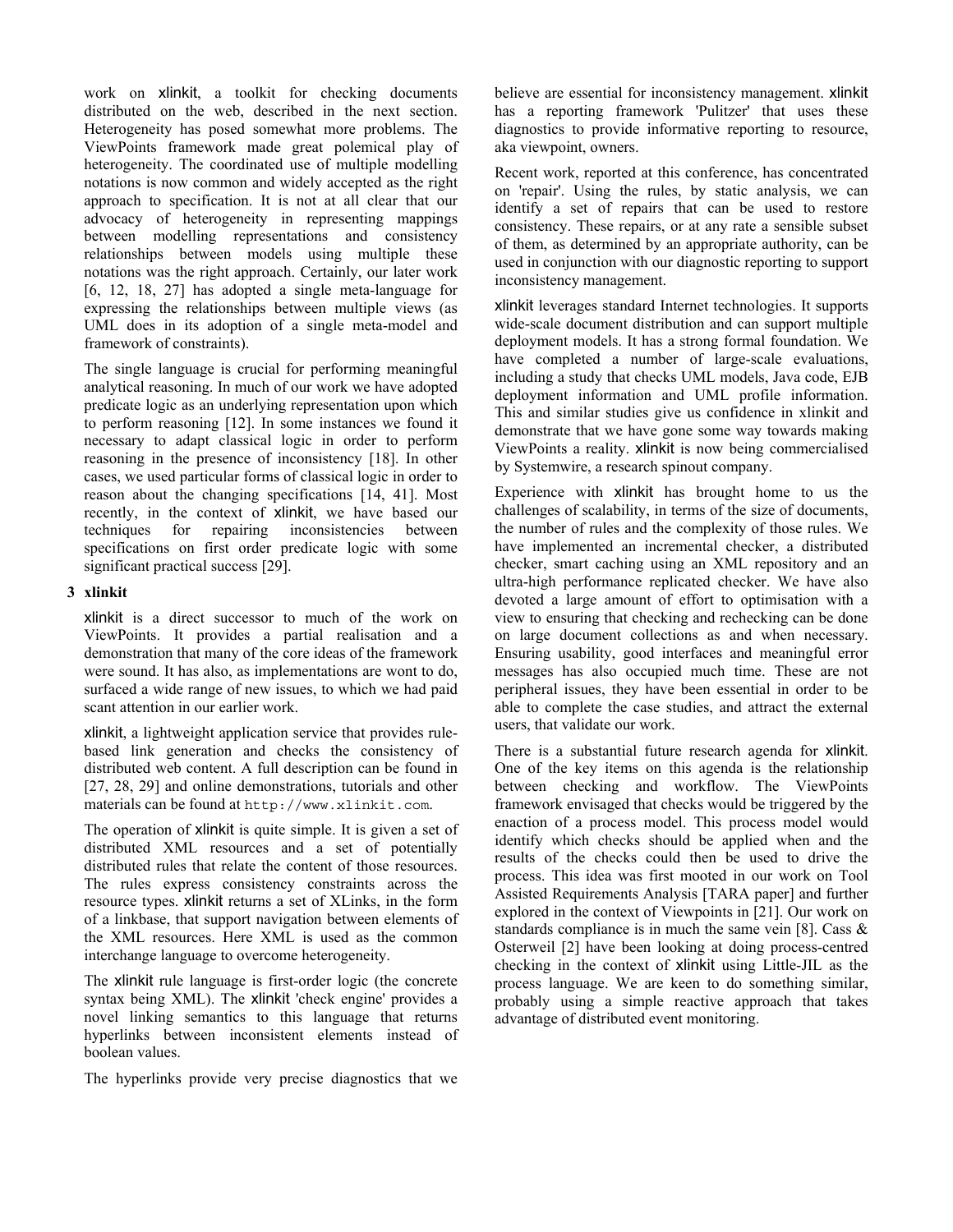#### **4 Final Viewpoints: current and future challenges**

We have occupied ourselves with providing a framework for separation of concerns and have made some moderately successful attacks on the associated problems of integrity that result from this. We recognise however that this is only part of the story, "having divided to conquer, we must reunite to rule" [19]. Software development requires us to be able to perform rich reasoning and analysis across the multiple views.

While tools such as xlinkit help to establish links and check rules, it is still a far cry from the reasoning and analysis that we envisage should be supported. How can we make further progress in this regard?

An example of where this challenge is evident is in the relationship between requirements and software architectures, a hot topic in current software engineering research. In the 'twin peaks' model [17, 39] we outlined our view of the co-development of requirements and architectures. Obviously, we wish to separate the expression of requirements and the representation of the software architecture. On the other hand we know that many so-called non-functional requirements drive the identification of an appropriate architecture and, vice-versa, that architectural analysis informs requirements. Handling these relationships requires more than consistency checking, important though that is. We must be able to reason about properties of the systems that we expect to build based on an integration or composition of different ViewPoint specifications. We should also be able to identify incompleteness and to perform trade-off analysis between alternative development decisions.

Given our experience and interest in software architectures, we have also investigated support for reasoning across views by exploiting the common, underlying structure of the proposed software architecture. In particular, the architecture is used as the skeletal framework upon which to hang the aspects of interest [20, 24]. In contrast to the concept of a single source of information which supports multiple views, this approach provides for the elaboration of the common underlying structure or architecture with behaviour, performance, implementation, or other information. So far this work has been loosely based on the Darwin software architecture language [22] and the LTSA (Labelled Transition Systems Analyser) [23] for behaviour analysis and animation [25], and is being extended to include synthesis from scenarios [44] and performance analysis. However, here too the relationships are limited to the granularity supported by the components and interactions inherent in the architecture rather than to any deeper notions which may be at a finer granularity or orthogonal to the architecture.

It is clear that we still lack the means to express more diverse relationships in order to reason more effectively about structured collections, or configurations, of

ViewPoints. A classic example is the kind of reasoning that is needed to trade-off usability against security. The relationships between two such system requirements are complicated by the variability or lack of precision in their expression. Thus, in order to express relationships between them, individual security and usability ViewPoints need to be better understood and articulated.

Finally, returning to our example of relating requirements and architectures, we are currently exploring ways of describing the multifaceted relationships that inevitably arise between problem and solution structures in software development. We are using Jackson's Problem Frames to map out shared phenomena between requirements, problem domains, and the (software) machine to be developed [17]. Thus, our problem frames not only bridge the gaps between problems and solutions, they are also an explicit representation of some quite complex relationships between different descriptions in the software development space. We have started to explore this kind of approach to better specify and analyse security requirements and to relate them to security threats [5]. The ViewPoints framework provides a generic means of expressing the relationships between descriptions in this context. However, our experience to date indicates that identifying, expressing, and reasoning about more meaningful relationships is hard!

## **Acknowledgements**

The ViewPoints framework was inspired by the CORE method [26] and developed in collaboration with a number of colleagues and students over many years. Instrumental in the early conceptual work, particularly during his sabbatical at Imperial College in 1989, was Michael Goedicke [10]. Steve Easterbrook has also been, and continues to be, a key developer of the framework since completing his PhD at Imperial College in 1991 [6, 7, 37, 38]. George Spanoudakis contributed to the understanding of overlaps between ViewPoints [43] and Tony Hunter to the development of techniques for reasoning in the presence of inconsistency [12, 18]. Alessandra Russo performed some of the first major case studies applying ViewPoints to NASA requirements specifications [41], and has subsequently contributed significantly to the development of tools and techniques for reasoning about evolving ViewPoint specifications [14, 42]. Wolfgang Emmerich and Christian Nentwich have been partners in the development of xlinkit [27, 28, 29]. Early work on the bridge to ViewPoints was performed by Ernst Ellmer and Andrea Zisman.

We would like to acknowledge the financial support provided by the UK SERC and then EPSRC for over a decade through a series of projects (SEED, VOILA, MISE and VOICI). The work has also benefited from financial support of the European Union in the context of projects such as ESF, PROMOTER I/II and REX.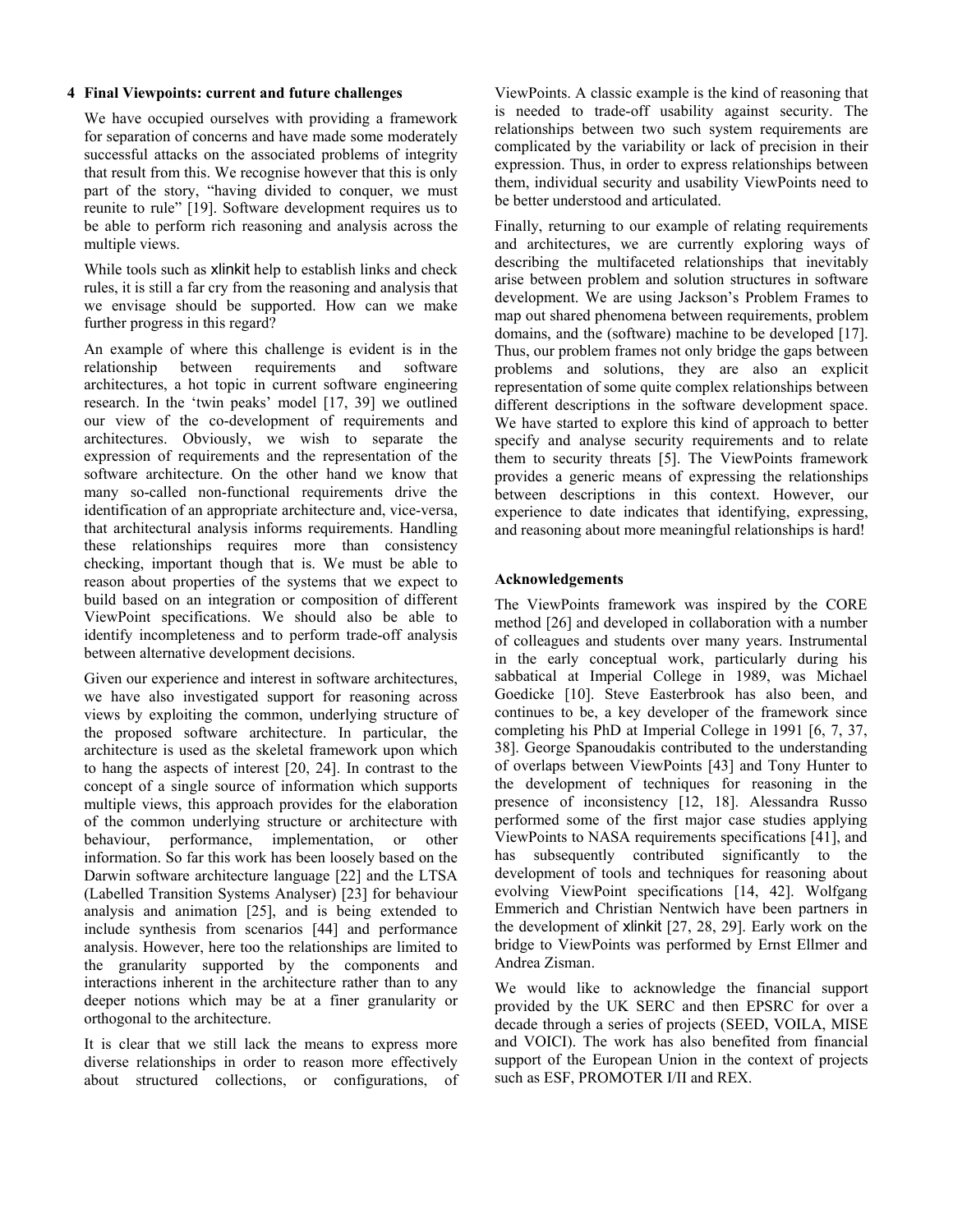A number of related workshops [3, 9, 45] and journal special issues [13, 15, 16] contributed to the building of an active community in viewpoints and inconsistency management research.

This paper is a retrospective on the ICSE-15 (1993) [31] paper, which received the ICSE "Most Influential Paper" Award at ICSE-2003. The original paper was subsequently revised and expanded to appear in [34].

### **References**

- 1. D. Avison and G Fitzgerald, "Where Now for Development Methodologies", *Communications of the*
- 2. A. G. Cass and L. J. Osterweil, "Requirements-based design guidance: A process-centered consistency management approach", *Technical Report 2002-024, University of Massachusetts,* Department of Computer
- 3. M. Chechik and S. Easterbrook, eds., *ICSE-01 Workshop on Living with Inconsistency,* Toronto,
- 4. S. Clarke, W. Harrison, H. Ossher, and P. Tarr, "Subject-Oriented Design: Towards Improved Alignment of Requirements, Design and Code",
- 5. R. Crook, D. Ince, L. Lin, and B. Nuseibeh, "[Security](http://mcs.open.ac.uk/ban25/papers/re02.crook.pdf) [Requirements Engineering: When Anti-requirements](http://mcs.open.ac.uk/ban25/papers/re02.crook.pdf)  [Hit the Fan](http://mcs.open.ac.uk/ban25/papers/re02.crook.pdf)", *Proceedings of IEEE International Requirements Engineering Conference (RE'02),* Essen, Germany, 9-13 September 2002.
- 6. S. Easterbrook, A. Finkelstein, J. Kramer and B. Nuseibeh, "Coordinating [Distributed ViewPoints: The](http://www-dse.doc.ic.ac.uk/%7Eban/pubs/cera94.pdf)  [Anatomy of a Consistency Check",](http://www-dse.doc.ic.ac.uk/%7Eban/pubs/cera94.pdf) *International Journal on Concurrent Engineering: Research & Applications,* Special issue on conflict management, 2(3): 209-222, CERA Institute/Technomic Publishing Co. Inc, USA, 1994.
- 7. S. Easterbrook and B. Nuseibeh, "Using [ViewPoints](http://www-dse.doc.ic.ac.uk/%7Eban/pubs/sej95.pdf)  [for Inconsistency Management",](http://www-dse.doc.ic.ac.uk/%7Eban/pubs/sej95.pdf) *Software Engineering Journal,* 11(1): 31-43, BCS/IEE Press, January 1996.
- 8. W. Emmerich, A. Finkelstein, C. Montangero, S. Antonelli, S. Armitage, and R. Stevens, "Managing Standards Compliance" *IEEE Transactions on Software Engineering,* 25(6):836-851, Nov/Dec. 1999.
- 9. *(COORDINATION '97),* Berlin, 1997, 18-31. M. Feather, S. Fickas, and J. Kramer, eds., *ICSE-97 Workshop on Living with Inconsistency,* Boston, USA, May 1997.
- 10. A. Finkelstein, J. Kramer, B. Nuseibeh, L. Finkelstein and M. Goedicke, "[Viewpoints: A Framework for](http://www-dse.doc.ic.ac.uk/%7Eban/pubs/ijseke92.pdf) [Multiple Perspectives in System Development,"](http://www-dse.doc.ic.ac.uk/%7Eban/pubs/ijseke92.pdf) *International Journal of Software Engineering and Knowledge Engineering,* Special issue on 'Trends and Future Research Directions in SEE', World Scientific Publishing Company Ltd., 2(1): 31-57, March 1992.
- 11. A. Finkelstein and J. Kramer, "TARA: Tool Assisted Requirements Analysis", in *Conceptual Modelling, Databases & CASE: an integrated view of information systems development,* Loucopoulos, P. & Zicari, R. eds., 413-432, John Wiley, 1991.
- 12. A. Finkelstein, D. Gabbay, A. Hunter, J. Kramer and B. Nuseibeh, "[Inconsistency Handling in Multi-](http://www-dse.doc.ic.ac.uk/%7Eban/pubs/tse94.esec.pdf)Perspective [Specifications",](http://www-dse.doc.ic.ac.uk/%7Eban/pubs/tse94.esec.pdf) *Transactions on Software Engineering*, 20(8): 569-578, IEEE CS Press, August 1994.
- 13. A. Finkelstein and I. Sommerville, "The Viewpoints FAQ", *Software Engineering Journal,* (Special issue on viewpoints), 11(1):2-4, IEE/BCS, 1996.
- ACM, 46(1):79 -82, January 2003.<br>A. G. Gass and J. J. Ostamusil. "Bassiments based 14. A. Garcez. A. Russo, B. Nuseibeh, and J. Kramer, ["Combining Abductive Reasoning and Inductive](http://mcs.open.ac.uk/ban25/papers/sej2003.pdf)  [Learning to Evolve Requirements Specifications](http://mcs.open.ac.uk/ban25/papers/sej2003.pdf)"*, (to appear in) IEE Proceedings: Software,* 2003.
- 15. Science, March 2002. C. Ghezzi and B. Nuseibeh, eds, Special issue on Managing Inconsistency in Software Development, *IEEE Transactions on Software Engineering,* 24(11):908-1001, November 1998.
- 16. Canada, May 2001. C. Ghezzi and B. Nuseibeh, eds, Special issue on Managing Inconsistency in Software Development, *IEEE Transactions on Software Engineering*, 25(6):782-869, November/December 1999.
- *Proceedings of OOPSLA-99*, November 1999.<br>**P. Graak D. Jrac, J. J.in. and B. Nuseibeh, "Sequrity.** J. Hall, M. Jackson, R. Laney, B. Nuseibeh, and L. Rapanotti, "[Relating Software Requirements and](http://mcs.open.ac.uk/ban25/papers/re02.hall.pdf)  Architectures [using Problem Frames"](http://mcs.open.ac.uk/ban25/papers/re02.hall.pdf), *Proceedings of IEEE International Requirements Engineering Conference (RE'02)*, Essen, Germany, 9-13 September 2002.
	- 18. A. Hunter and B. Nuseibeh, "Managing [Inconsistent](http://www-dse.doc.ic.ac.uk/%7Eban/pubs/tosem98.pdf) [Specifications: Reasoning, Analysis and Action](http://www-dse.doc.ic.ac.uk/%7Eban/pubs/tosem98.pdf)", *Transactions on Software Engineering and Methodology,* ACM Press, October 1998.
	- 19. M. Jackson, "Some Complexities in Computer-Based Systems and Their Implications for System Development", *Proceedings of International Conference on Computer Systems and Software Engineering (CompEuro '90)*, Tel-Aviv, 8-10<sup>th</sup> May 1990, 344-351, IEEE CS Press.
	- 20. J. Kramer and J. Magee, "Exposing the Skeleton in the Coordination Closet", *Proceedings of Coordination*  Languages and Models, 2<sup>nd</sup> International Conference (COORDINATION '97), Berlin, 1997, 18-31.
	- 21. U. Leonhardt, A. Finkelstein, J. Kramer and B. Nuseibeh, "[Decentralised Process Enactment in a](http://www-dse.doc.ic.ac.uk/%7Eban/pubs/icse17.pdf) [Multi-Perspective Development Environment",](http://www-dse.doc.ic.ac.uk/%7Eban/pubs/icse17.pdf) *Proceedings of 17th International Conference on Software Engineering (ICSE-17)*, Seattle, Washington, USA, 24-28th April 1995, IEEE CS Press.